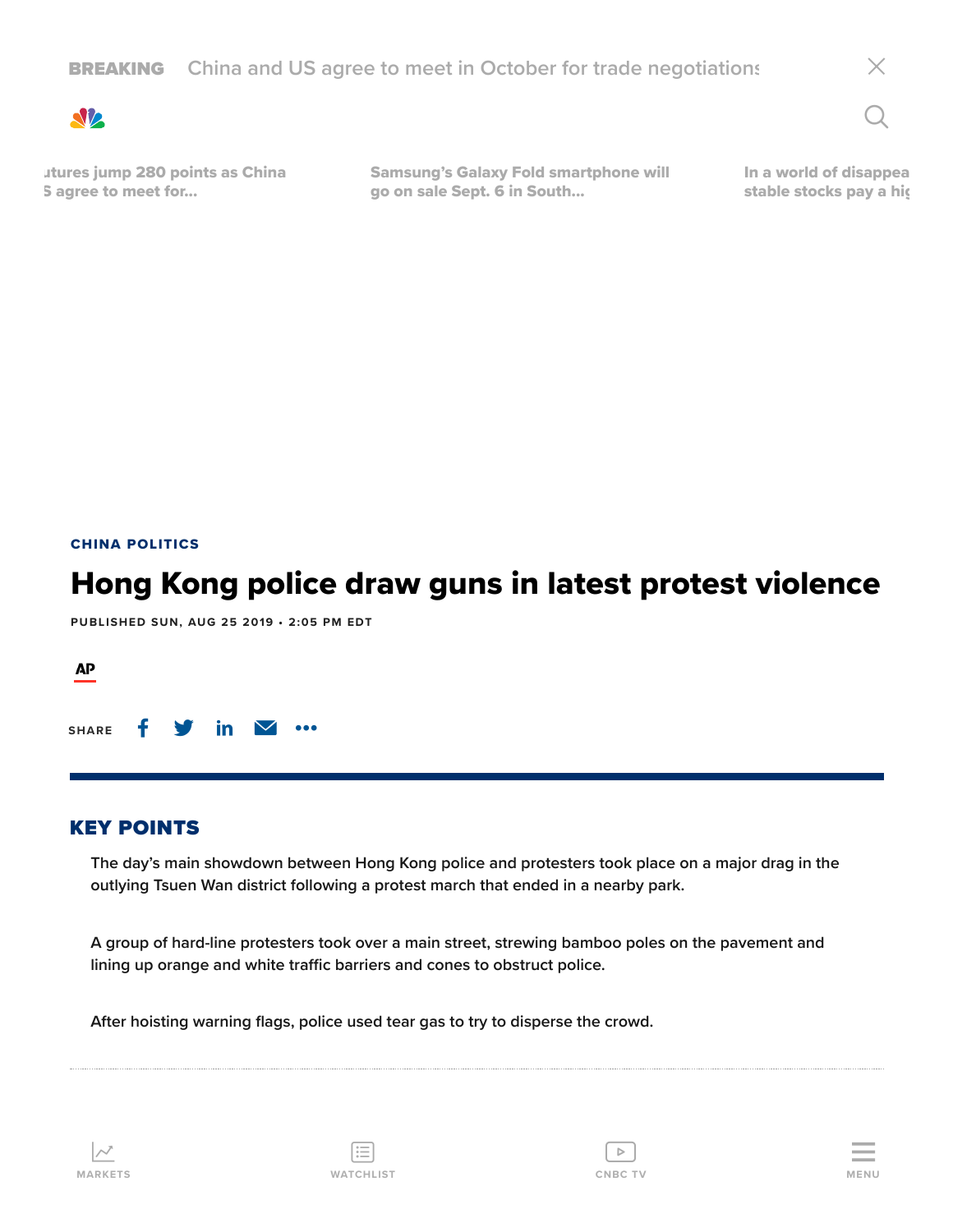

Hong Kong police drew their guns Sunday night after protesters attacked officers with sticks and rods, and brought out water cannon trucks for the first time, an escalation in the summerlong protests that have shaken the city's government and residents.

The day's main showdown took place on a major drag in the outlying Tsuen Wan district following a protest march that ended in a nearby park. While a large crowd rallied in the park, a group of hard-line protesters took over a main street, strewing bamboo poles on the pavement and lining up orange and white traffic barriers and cones to obstruct police.

After hoisting warning flags, police used tear gas to try to disperse the crowd. Protesters responded by throwing bricks and gasoline bombs toward the police. The result was a surreal scene of small fires and scattered paving bricks on the street between the two sides, rising clouds of tear gas and green and blue laser lights pointed by the protesters at the police.

The protesters eventually decided to abandon their position. Two water cannon trucks and a phalanx of police vehicles with flashing lights joined riot police on foot as they advanced up the street. They met little resistance. Television footage showed a water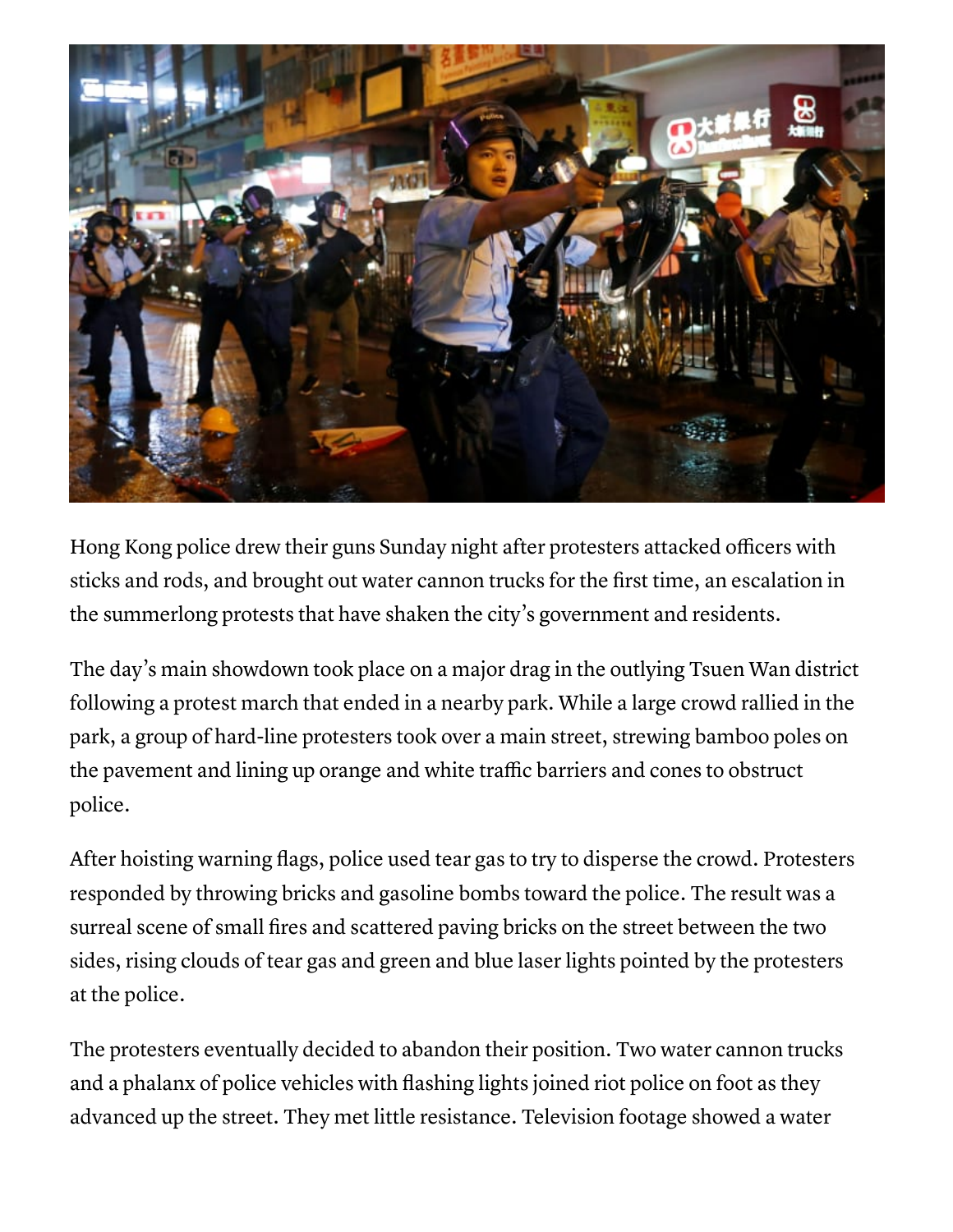cannon being fired once, but perhaps more as a test, as it didn't appear to reach the retreating protesters.

Officers pulled their guns after protesters chased them down a street with sticks and rods, calling them "gangsters." Public broadcaster RTHK said one of its reporters saw a uniformed officer fire a shot into the sky.

Some protesters said they're resorting to violence because the government has not responded to their peaceful demonstrations.

"The escalation you're seeing now is just a product of our government's indifference toward the people of Hong Kong," said Rory Wong, who was at the clash after the march.

**VIDEO** 05:14

Former Governor Scott Walker: Hong Kong protests are a 'gut check' for the US

One neighborhood resident, Dong Wong, complained about the tear gas.

"I live on the 15th floor and I can even smell it at home," he said. "I have four dogs, sneezing, sneezing all day. ... The protesters didn't do anything, they just blocked the road to protect themselves."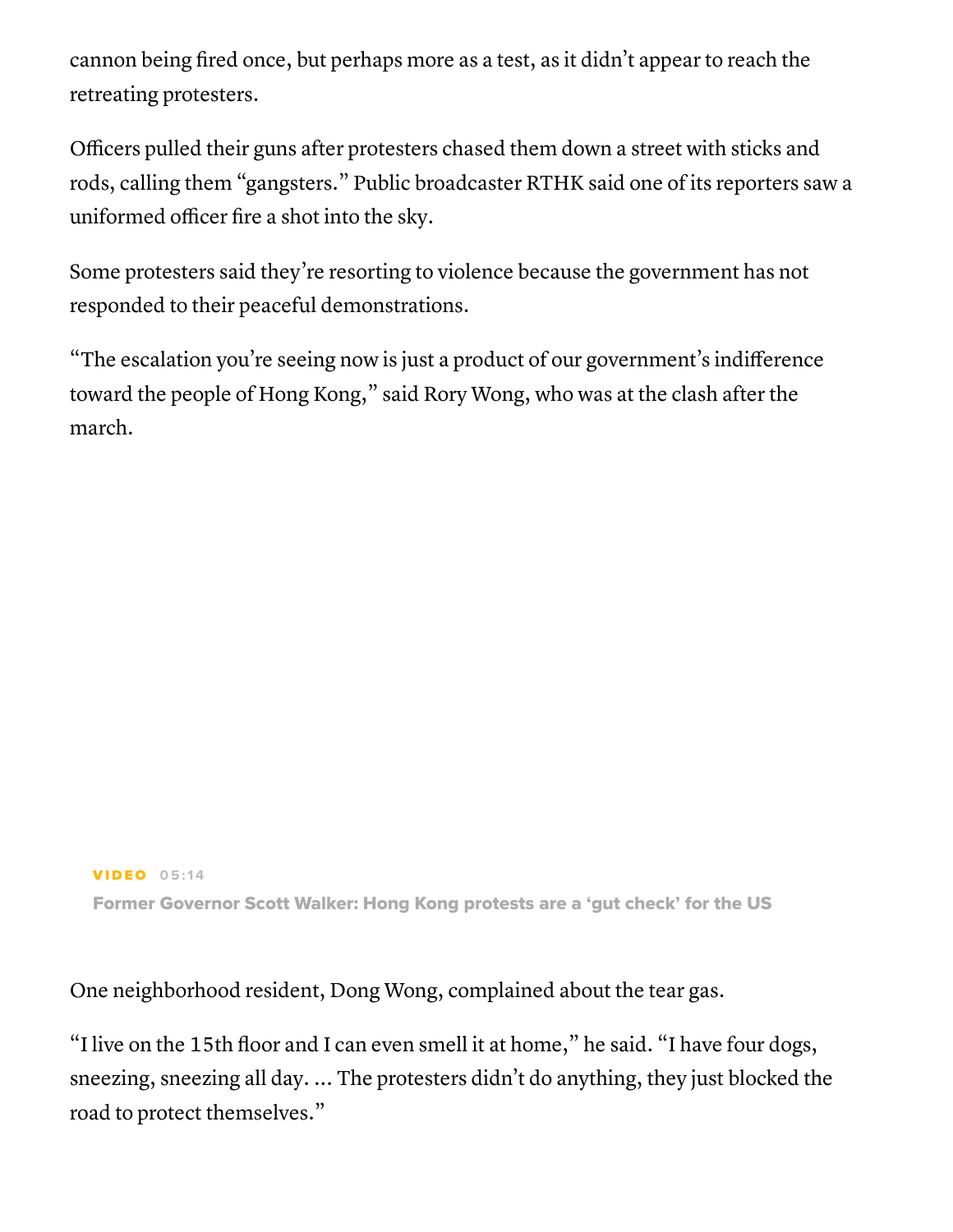Earlier Sunday, tens of thousands of umbrella-carrying protesters marched in the rain. Many filled Tsuen Wan Park, the endpoint of the rally, chanting, "Fight for freedom, stand with Hong Kong," the South China Morning Post newspaper reported.

The march in Hong Kong's New Territories started near the Kwai Fong train station, which has become a focal point for protesters after police used tear gas there earlier this month. Police with riot gear could be seen moving into position along the march route.

Protesters have taken to the semiautonomous Chinese territory's streets for more than two months. Their demands include democratic elections and an investigation into police use of force to quell the protests.

A large group clashed with police on Saturday after a march in the Kowloon Bay neighborhood, building barricades and setting fires in the streets. Police said they arrested 29 people for various offenses, including unlawful assembly, possession of offensive weapons and assaulting police officers.

The clashes, while not as prolonged or violent as some earlier ones, ended a brief lull in the violence. The protests, which began in early June, had turned largely peaceful the previous weekend, after weeks of escalating violence.

In nearby Macao, another Chinese territory, a pro-Beijing committee chose a businessman as the gambling hub's next leader with little of the controversy surrounding the government in Hong Kong.

Ho Iat-seng, running unopposed, will succeed current leader Chui Sai-on in December. Asked about the protests in Hong Kong, the 62-year-old Ho said they would end eventually, like a major typhoon.

Protesters in Hong Kong have demanded that the city's leader, Carrie Lam, also chosen by a pro-Beijing committee, step down, though that demand has evolved into a broader call for fully democratic elections.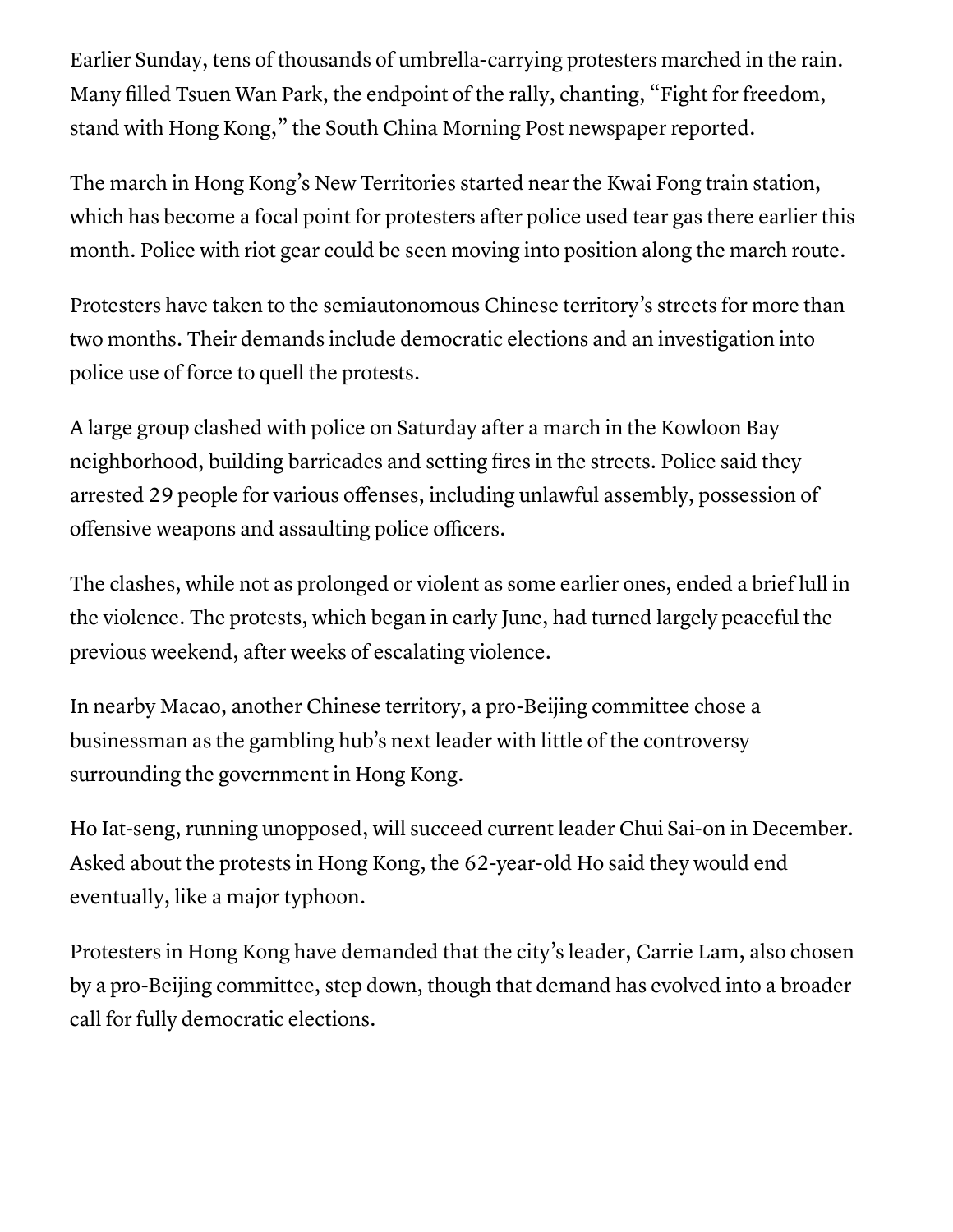

#### TRENDING NOW



[China and US agree to meet in October for trade negotiations: Chinese Ministry](https://www.cnbc.com/2019/09/05/china-and-us-agree-to-meet-in-october-for-trade-negotiations-chinese-state-media.html) of Commerce



[Alan Greenspan says it's 'only a matter of time' before negative rates spread to](https://www.cnbc.com/2019/09/04/alan-greenspan-says-its-only-a-matter-of-time-before-negative-rates-spread-to-the-us.html) the US



[Michael Burry of 'The Big Short' says he has found the next market bubble](https://www.cnbc.com/2019/09/04/the-big-shorts-michael-burry-says-he-has-found-the-next-market-bubble.html)



['Hundreds of other people could be implicated' in Jeffrey Epstein, Ghislaine](https://www.cnbc.com/2019/09/04/jeffrey-epstein-ghislaine-maxwell-documents-could-implicate-others.html) Maxwell court documents



[In a world of disappearing income, these stable stocks pay a high dividend yield](https://www.cnbc.com/2019/09/04/in-a-world-of-disappearing-income-these-stable-stocks-pay-a-high-dividend-yield.html)

[Sponsored Links](https://popup.taboola.com/en/?template=colorbox&utm_source=cnbc&utm_medium=referral&utm_content=thumbnails-rr-2:right-rail-thumbnails:) [by Taboola](https://popup.taboola.com/en/?template=colorbox&utm_source=cnbc&utm_medium=referral&utm_content=thumbnails-rr-2:right-rail-thumbnails:)

**FROM THE WEB**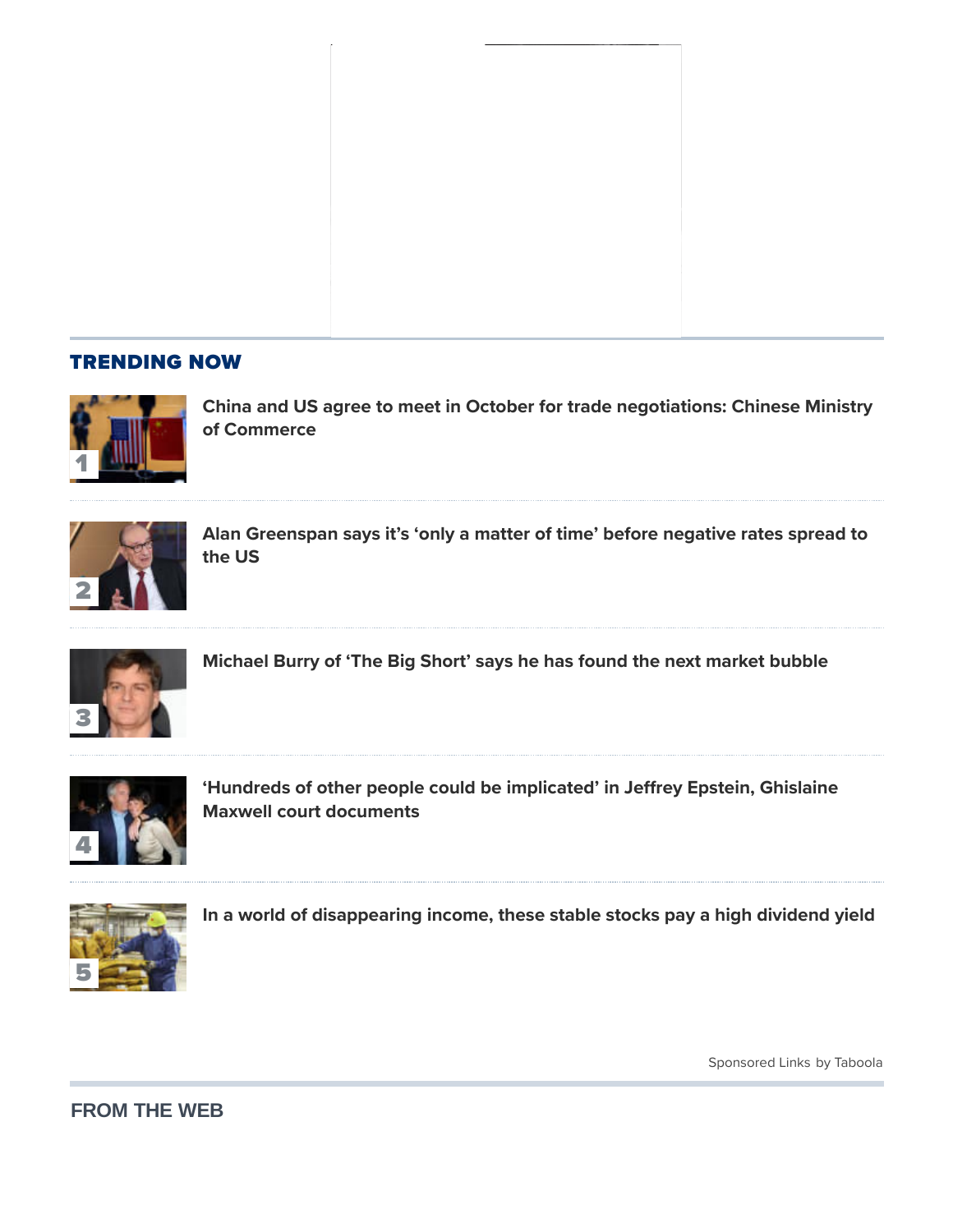**Bonner and Partners**

## **Maryland Drivers With No Tickets in 3 Years Should Do This On [Thursday](https://article.everquote.com/?h1=drivers&h2=dnt_static&auuid=c161c0bb-78cd-498f-89b6-a4e2810f167f&&tid=584&id=584&subid=6871&dt=dup&utm_medium=cnbc&utm_thumbnail=https%3A%2F%2Fstatic.evq1.com%2Fstampr%2Fae964e74-6a4c-4d2d-838c-b5af79a140af.jpg&campaign_id=1433165)**

**EverQuote Insurance Quotes**

#### MORE FROM CNBC

What to watch [today: Dow to soar;](https://www.cnbc.com/2019/08/29/dow-to-soar-china-wants-to-talk-trade-and-another-2020-dem-drops-out.html?__twitter_impression=true&recirc=taboolainternal) China wants to talk trade; and another 2020 Dem drops out

[Real estate tycoon](https://www.cnbc.com/2019/09/04/sam-zell-on-wework-every-single-company-in-this-space-has-gone-broke.html?__twitter_impression=true&recirc=taboolainternal) Sam Zell slams WeWork: 'Every single company in this space has gone broke'

[Trump proposal to](https://www.cnbc.com/2019/08/30/trump-plan-to-crack-down-on-food-stamp-fraud-reignites-heated-debate.html?__twitter_impression=true&recirc=taboolainternal) crack down on food stamp fraud reignites a heated debate

The worstperforming Dow stock could rally back to record [highs, trader says](https://www.cnbc.com/2019/09/04/boeing-could-rally-back-to-record-highs-trader-says.html?__twitter_impression=true&recirc=taboolainternal)

#### **FROM THE WEB** by [Taboola](https://popup.taboola.com/en/?template=colorbox&utm_source=cnbc&utm_medium=referral&utm_content=thumbs-feed-stream-half-size:Below%20Article%20Thumbnails%20Bento%20Feed%20|%20Card%202:)

### [Wells Fargo \\$400 Welcome Bonus Offer.](https://ad.doubleclick.net/ddm/clk/442026915;245087594;m?utm_source=taboola&utm_medium=referral&recirc=taboolaexternal) Learn More

Wells Fargo - Member FDIC : [Sponsored](https://popup.taboola.com/en/?template=colorbox&utm_source=cnbc&utm_medium=referral&utm_content=thumbs-feed-stream-half-size:Below%20Article%20Thumbnails%20Bento%20Feed%20|%20Card%202:)

[The Five Guys Ordering Secret You](https://wikibuy.com/blog/heres-the-best-way-to-order-five-guys-4b6f1dc32b08?hno=true&utm_source=jaguar11&utm_campaign=1986148&utm_term=188969645&recirc=taboolaexternal) Need To Know

Wikibuy : [Sponsored](https://popup.taboola.com/en/?template=colorbox&utm_source=cnbc&utm_medium=referral&utm_content=thumbs-feed-stream-half-size:Below%20Article%20Thumbnails%20Bento%20Feed%20|%20Card%202:)

### [5 Ways to Build Wealth Outside the](https://www.yieldstreet.com/five-ways-to-make-money-outside-the-stock-market?utm_source=Taboola&utm_medium=cpc&utm_campaign=WL_Desktop_StateWL&utm_content=5&cnbc&recirc=taboolaexternal) Stock Market

YieldStreet : [Sponsored](https://popup.taboola.com/en/?template=colorbox&utm_source=cnbc&utm_medium=referral&utm_content=thumbs-feed-stream-half-size:Below%20Article%20Thumbnails%20Bento%20Feed%20|%20Card%202:)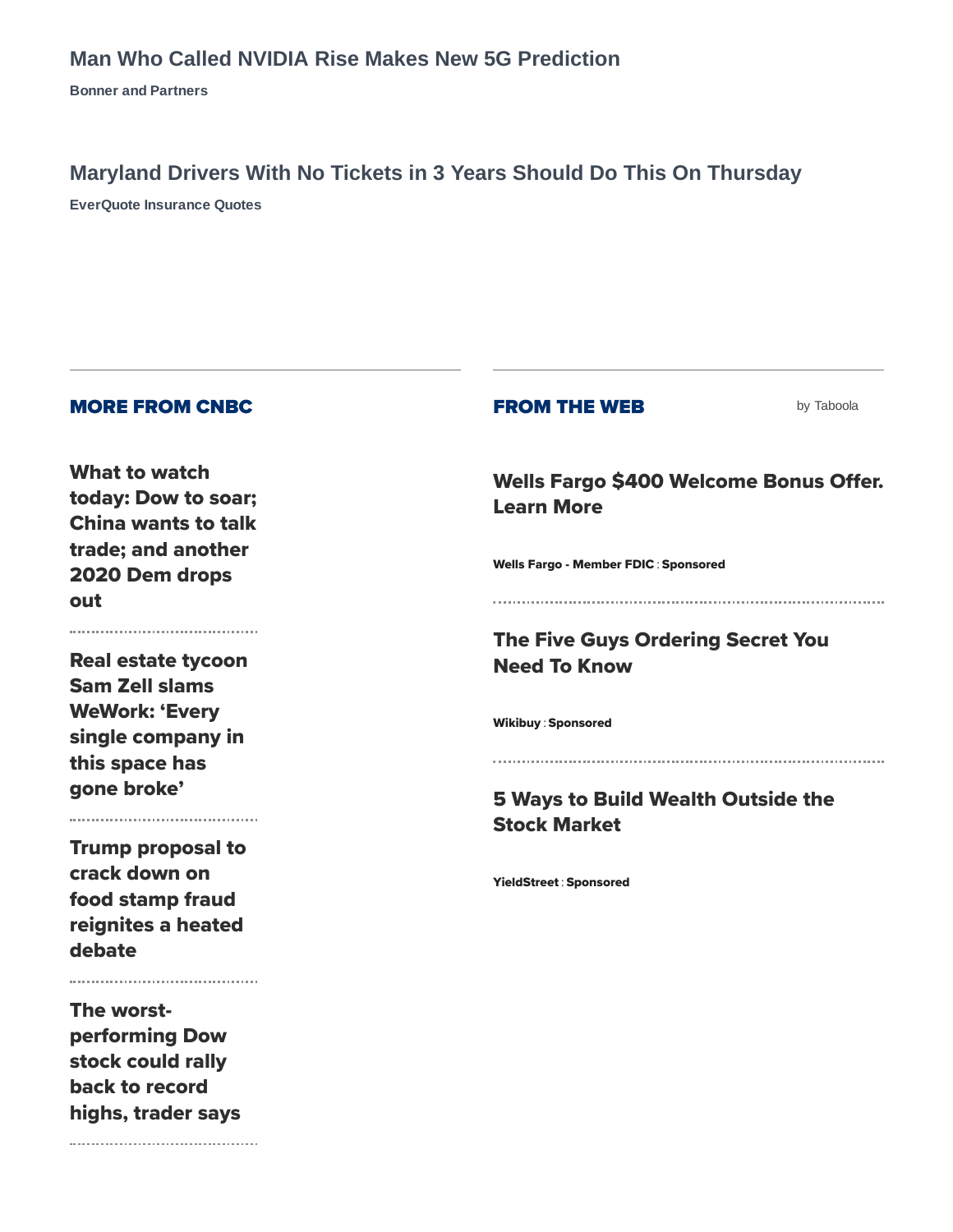**Spreadsheet** jockeys are geeking out over [this new Microsoft](https://www.cnbc.com/2019/09/01/microsoft-releases-excel-xlookup-feature-spreadsheet-jockeys-rejoice.html?recirc=taboolainternal) Excel feature

A 'fear bubble' is creating a huge buying [opportunity, long-](https://www.cnbc.com/2019/09/01/fear-bubble-is-creating-a-huge-buying-opportunity-long-time-bull.html?__twitter_impression=true&recirc=taboolainternal)

time market bull Jim Paulsen says

#### **SV**

| <b>Subscribe to CNBC PRO</b> | <b>Licensing &amp; Reprints</b> |  |
|------------------------------|---------------------------------|--|
| <b>Join the CNBC Panel</b>   | <b>Supply Chain Values</b>      |  |
| <b>Advertise With Us</b>     | <b>Closed Captioning</b>        |  |
| <b>Digital Products</b>      | <b>Terms of Service</b>         |  |
| <b>Privacy Policy</b>        | <b>News Releases</b>            |  |
| Internships                  | Corrections                     |  |
| <b>About CNBC</b>            | <b>AdChoices</b>                |  |
| <b>Site Map</b>              | <b>Podcasts</b>                 |  |
| Contact                      | Careers                         |  |
| Help                         |                                 |  |



### News Tips

Got a confidential news tip? We want to hear from you.